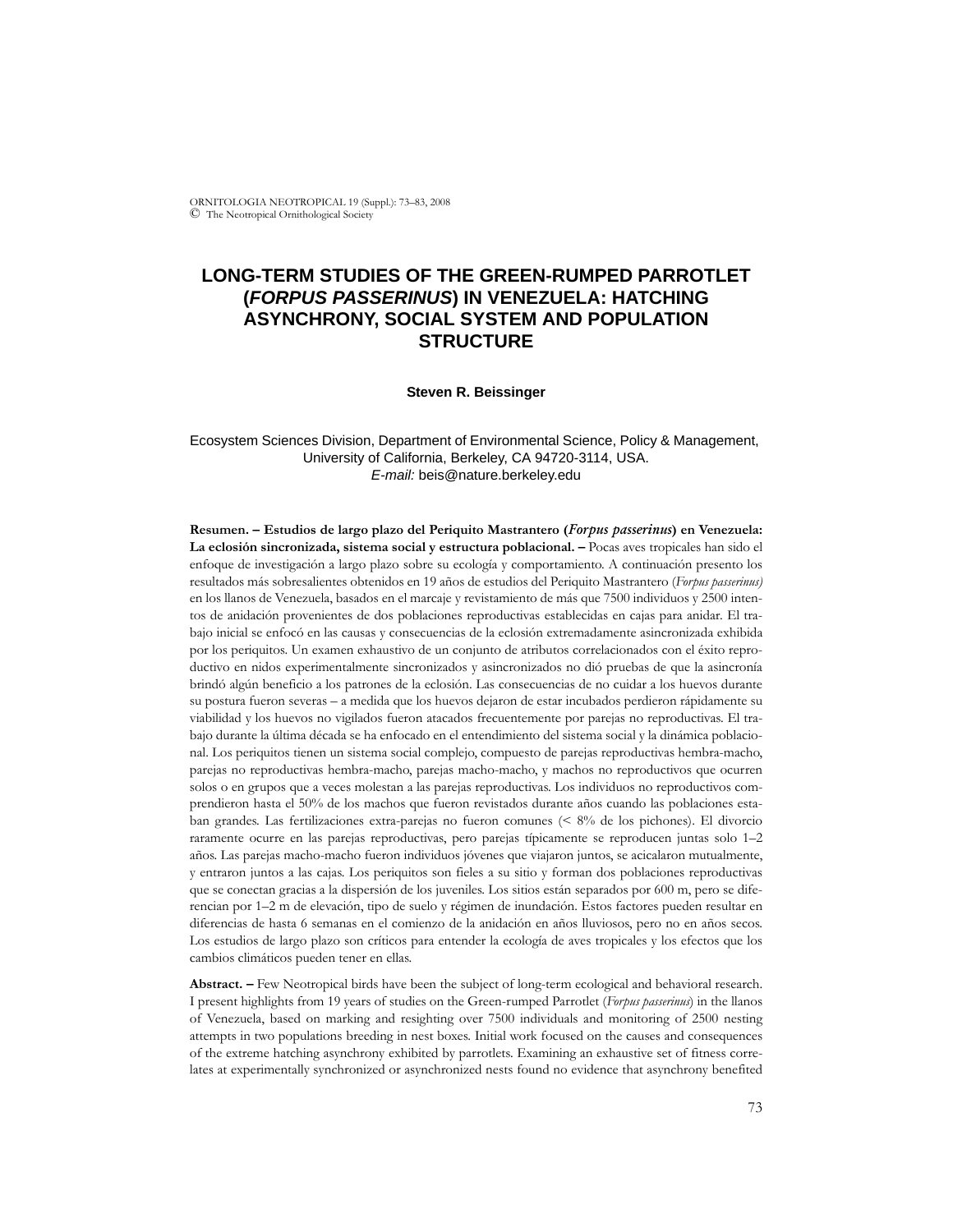hatching patterns. The consequences of not caring for eggs during laying were severe, as unincubated eggs lost their viability rapidly and eggs left in unguarded nests were frequently destroyed by nonbreeding pairs. Work over the past decade has focused on understanding parrotlet social system and population dynamics. Parrotlets have a complex social system composed of male-female nesting pairs, nonbreeding male-female pairs, male-male pairs, and nonbreeding males occurring primarily alone or in groups that sometimes molest breeders. Nonbreeders composed up to 50% of the males that are resighted during years when populations are large. Extra pair fertilizations were uncommon (< 8% of young). Divorce rarely occurs in breeding pairs, but pairs typically breed together for only 1–2 years. Male*-*male pairs were young individuals that traveled together, allopreened each other, and entered nest boxes together. Parrotlets have strong site fidelity and form two breeding populations connected by dispersing juveniles. The two sites are 600 m apart, but differ in elevation by 1–2 m, in soil type, and flooding regime. These differences can result in differences of up to 6 weeks in the onset of nesting in rainy years, but not in dry years. Long-term studies are critical to understand the ecology of tropical birds and the effects of climate change on them. *Accepted 1 November 2007.*

**Key words:** Social system, extra-pair fertilization, hatching asynchrony, parrot, breeding season, population structure, geographic variation, *Forpus passerinus*, Green-rumped Parrotlet.

## INTRODUCTION

Despite the tremendous diversity of tropical ecosystems and their conservation importance, there is little long-term data on the social system and demography data of tropical birds based on studies of marked individuals (Stutchbury & Morton 2001). Most longterm studies of tropical bird behavior have chosen species with relatively closed populations that experience limited immigration or emigration, such as island residents or cooperative or lek breeders (Grant 1986, Rabenold *et al.* 1990, McDonald 1993). A notable exception was work on antbirds (Greenberg & Gradwohl 1985). While these species have fostered elegant work, birds are characteristically vagile and typically have open populations.

In 1985 I began studies of Green-rumped Parrotlets (*Forpus passerinus*) while conducting other research in Venezuela (Beissinger *et al.* 1988, Beissinger 1990a, 1990b). At the time few details were known about the behavior and ecology of wild parrots, aside from the exceptional studies of Puerto Rican Parrots (*Amazona vittata*) by Snyder *et al.* (1987), and detailed work on Australian cockatoos

(Rowley 1990), even though parrots had been kept in captivity for centuries. The biology of parrots continues to be poorly known because most species are monomorphic, are difficult to catch (Meyers 1994), cannot wear standard bird bands because of damage done to their legs when clamped by their strong beaks (Meyers 1995), nest in cavities high above the ground in the canopy of tropical forests, and have large home ranges. Yet parrots are one of the most threatened avian families, with one-third of the New World species considered at risk of extinction due to habitat destruction and harvest for the international trade (Beissinger & Snyder 1992).

Studying the Green-rumped Parrotlet seemed like an opportunity to rectify the lack of knowledge about parrots. Parrotlet nests were easily observed and accessible in hollow wooden fence posts set along pastures and forest edges, and adults would accept nest boxes (E. S. Morton, pers. com.). Birds could be easily captured in mist nets near nests, and would wear colored, aluminum or plastic bands without injury. Both adults and nestlings are plumage dimorphic (Forshaw 1989). Moreover, I was fascinated by the large clutch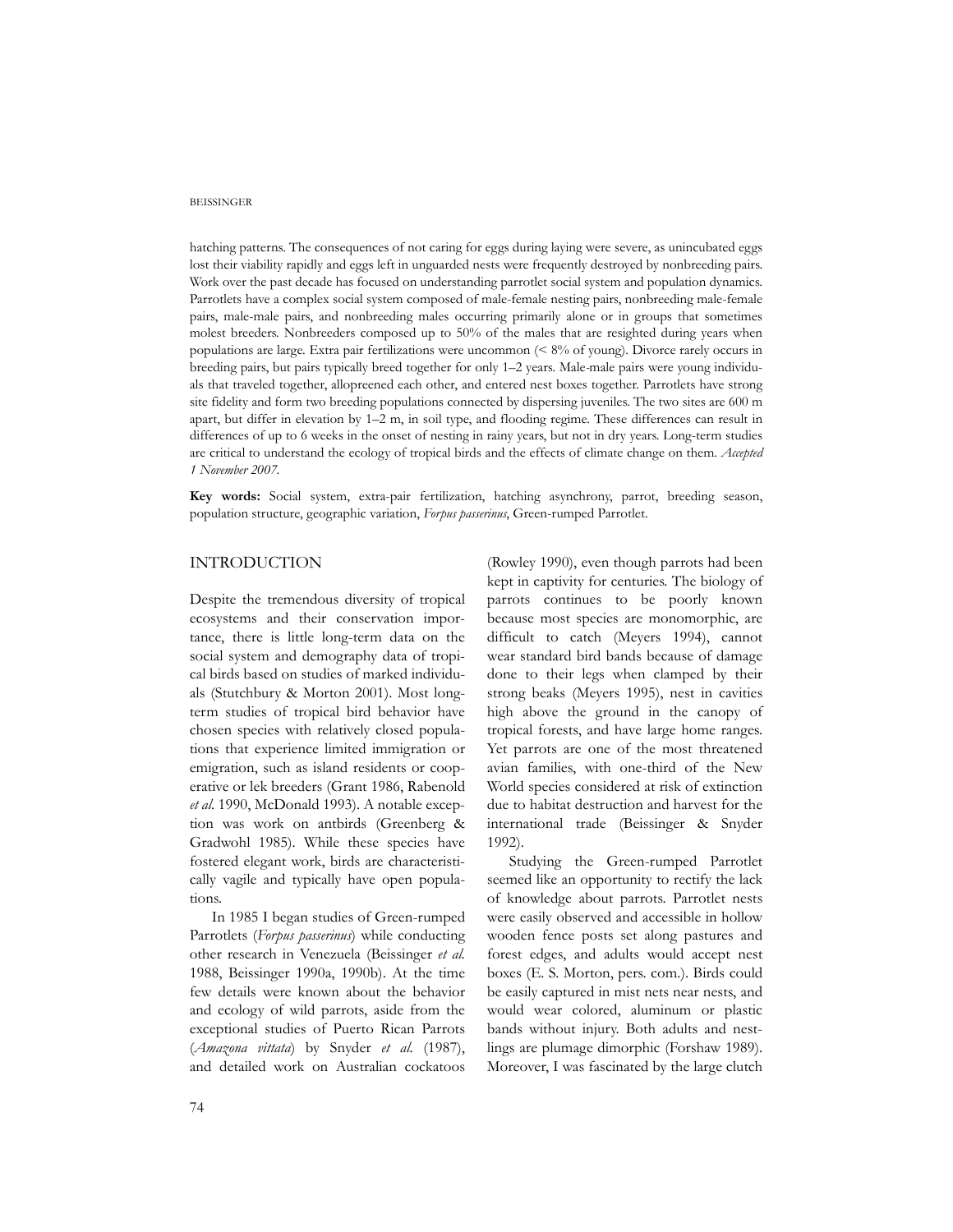

FIG. 1. Monthly rainfall at Hato Masaguaral, Guaraico, Venezuela from 1988–2006. Each box incorporates the central 50% of values and vertical lines show median values. Outliers are indicated by asterisks.

size and extreme hatching asynchrony exhibited by this species.

Here I present highlights from 19 years of studies on the Green-rumped Parrotlet conducted with students and collaborators in the llanos of Venezuela. I begin by reviewing the biology of Green-rumped Parrolets and the study system, and then summarize results from the first decade of work on hatching patterns. Next I present recent data on the complex social system of parrotlets. I conclude by revealing small-scale structuring of parrotlet populations and how it effects the onset of breeding. Throughout this paper, I emphasize the value of long-term study and the results that it has generated.

## STUDY SPECIES AND ENVIRON-MENT

The Green-rumped Parrotlet is one of seven species in a genus of small Neotropical parrots (Forshaw 1989). It inhabits forest edge, savannas and pastures in northeastern South America, the sexes are plumage dimorphic, and adult size is small (24–36 g). The parrotlet

feeds principally on the seeds of herbaceous plants or fruits (Waltman & Beissinger 1992). From 1985–1987, I studied the breeding biology of parrotlets in Venezuela in "natural" cavities in fence posts. In 1988, I installed 40 nest boxes (1 m deep pvc tubes) hung on fence posts based on dimensions of fence post sites. Nest boxes were rapidly accepted and became the most frequently used nesting site (Beissinger & Bucher 1992a, 1992b). In 1989 the study was expanded by placing 100 boxes over a 4-km<sup>2</sup> area separated by distances exceeding those between adjacent natural nests. Six more boxes were added in 1994.

This work has been conducted at Hato Masaguaral (8°34' N, 67°35' W), a research station, cattle ranch, and nature reserve in Venezuela. The habitat is a mosaic of open grasslands with scattered clumps of large trees, patches of palm or deciduous forests with  $\leq 30\%$  canopy closure, and dense stands of gallery forests along water courses with closed canopy (Troth 1978). Although annual temperature varies little (Sarmiento 1984), the llanos are highly seasonal environments (Fig. 1): six months of rain flood low-lying areas (May–October), four months of drought change the landscape to brown (December– March), and two months are transitional (April and November). This seasonal regime differs from the general perception of aseasonal tropical environments and allows many interesting comparisons with other tropical and temperate species.

# CAUSES AND CONSEQUENCES OF HATCHING ASYNCHRONY

The early emphasis of our long-term research from 1989–1997 was to understand the factors that select for an extremely early onset of incubation in the parrotlet. Birds are unusual, compared to other vertebrates, in having some control over hatching patterns but often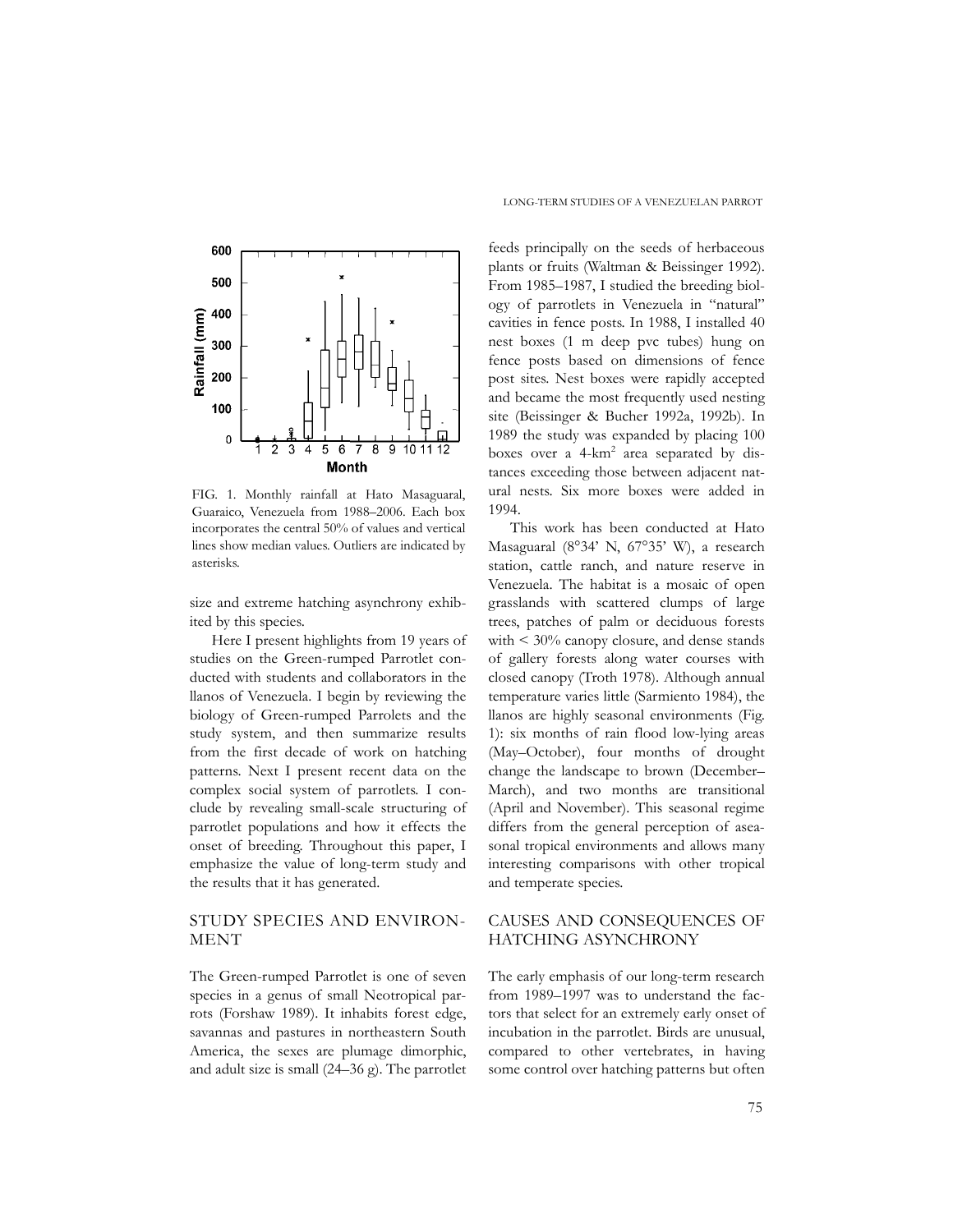

FIG. 2. Number of breeding and nonbreeding parrotlets resighted for each sex in the upland and lowland populations.

select a pattern that leads to mortality of last hatched young (Clark & Wilson 1981, Stoleson & Beissinger 1995). Unlike most Neotropical birds, parrotlets lay very large clutches (Mean  $= 7$  eggs, range 3–14) that hatch and fledge very asynchronously (up to 18 days between first and last chicks in a brood), and this leads to low survivorship of penultimately- and last-laid eggs primarily due to starvation (Beissinger & Waltman 1991, Budden & Beissinger 2004).

We began by measuring an exhaustive set of fitness correlates at experimentally synchronized and asynchronized nests, and could find no evidence that asynchrony benefited hatching patterns (Beissinger & Waltman 1991, Stoleson & Beissinger 1997). Experimentally synchronized broods generally fledged as many or more young than asynchronous broods, especially in large broods of eight young. Survival of fledged young and parents did not differ by synchrony treatment. Females from synchronous and asynchronous broods did not differ in the likelihood, timing, or success of their next breeding attempts. We also used doubly-labeled water to determine that peak metabolic rates did not differ between parrotlets rearing synchronous and asynchronous broods (Siegel *et al.* 1999). Working with Venezuelan counterparts, we found that the long nestling period and slow growth of parrotlet chicks may be an adaptation to a low protein diet of seeds (Pachecho 2000). Giving protein supplement to chicks did not increase growth rates.

Finding little evidence that asynchrony benefited nestlings or adults after hatching, we examined the consequences of not caring for eggs during laying. The Egg Viability Hypothesis proposes that avian parents may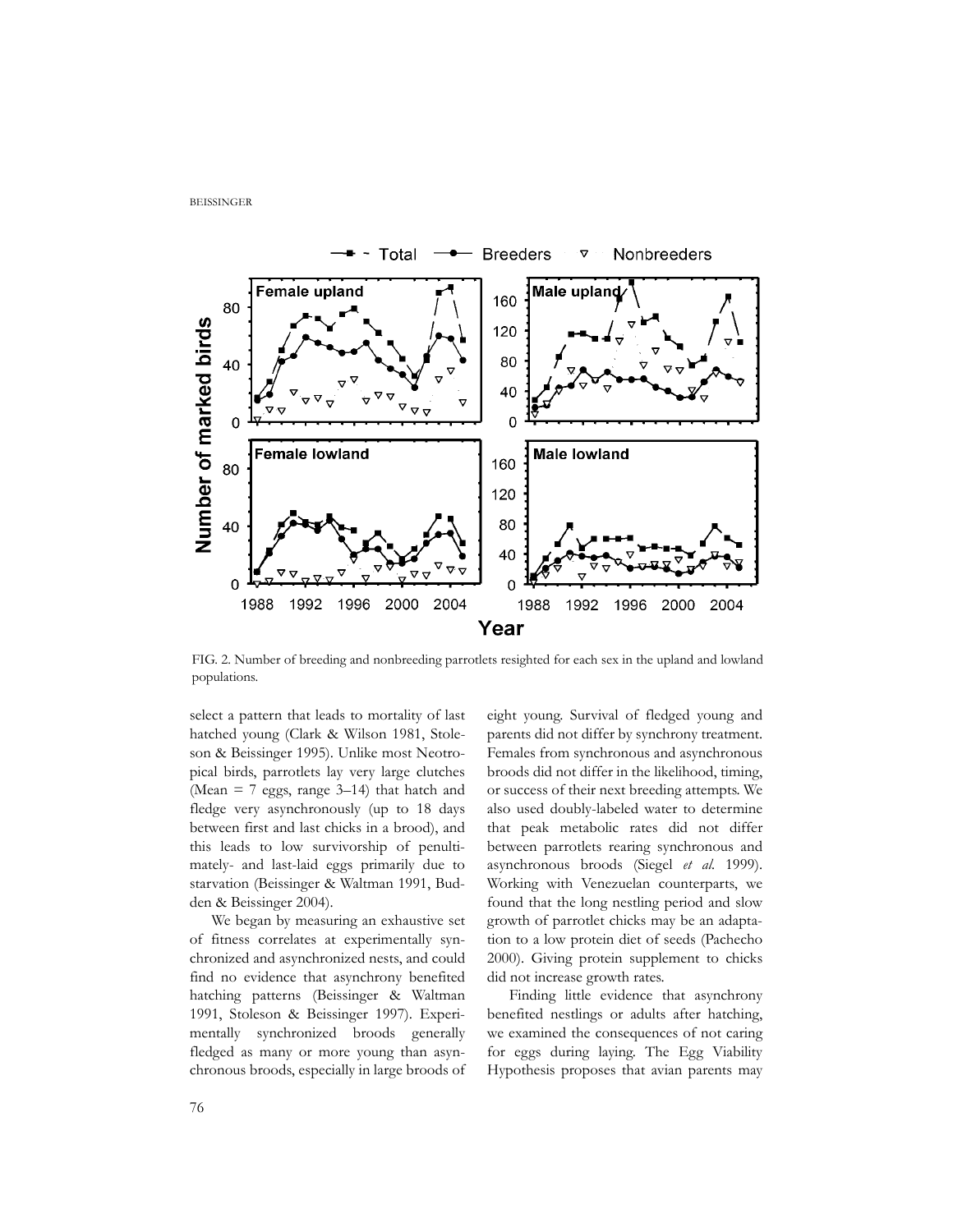| <b>Sex</b> | Social status assigned       | N   | Percent of sightings in each category |                  |                  |                  |
|------------|------------------------------|-----|---------------------------------------|------------------|------------------|------------------|
|            |                              |     | MF pair                               | MM pair          | Group            | Lone bird        |
| Male       | Breeding pair                | 438 | $86.57 \pm 0.88$                      | $1.08 \pm 0.25$  | $6.21 \pm 0.50$  | $6.15 \pm 0.52$  |
|            | Male-female nonbreeding pair | 84  | $72.97 \pm 2.36$                      | $2.66 \pm 0.65$  | $13.28 \pm 1.46$ | $11.10 \pm 1.33$ |
|            | Male-male pair               | 37  | $3.52 \pm 1.14$                       | $65.65 \pm 2.51$ | $18.48 \pm 1.86$ | $12.36 \pm 1.71$ |
|            | Group of males               | 61  | $7.88 \pm 1.52$                       | $13.00 \pm 1.72$ | $62.02 \pm 2.04$ | $17.11 \pm 1.72$ |
|            | Lone male                    | 36  | $8.03 \pm 1.90$                       | $8.11 \pm 1.91$  | $22.54 \pm 2.53$ | $61.31 \pm 2.84$ |
|            | Undetermined                 | 15  | $11.25 \pm 2.05$                      | $21.63 \pm 3.73$ | $34.50 \pm 2.57$ | $32.63 \pm 2.64$ |
|            | Female Breeding pair         | 397 | $93.45 \pm 0.62$                      |                  | $3.14 \pm 0.35$  | $3.42 \pm 0.48$  |
|            | Male-female nonbreeding pair | 45  | $92.28 \pm 1.33$                      |                  | $4.39 \pm 0.99$  | $3.32 \pm 0.83$  |

TABLE 1. Social status assigned to 1113 Green-rumped Parrotlets observed repeatedly within a breeding season (June-November) and the percent of occasions (mean  $\pm$  1 SE) they were observed in each category.

maximize the hatchability of eggs by initiating incubation before their clutch is completed because the viability of unincubated eggs declines over time (Arnold *et al.* 1987, Beissinger *et al.* 2005). Embryos are especially susceptible to death from overheating, are less affected by exposure to cool temperatures, and are susceptible to developmental failure under moderate temperature conditions (Webb 1987). Prolonged exposure to temperatures above physiological zero (24–26ºC) yet below normal incubation levels (34–36ºC) results in unsynchronized growth, abnormal development, and embryo mortality.

We tested the ability of newly laid parrotlet eggs to survive when exposed to ambient temperatures (Stoleson & Beissinger 1999). Hatchability declined to 70% after 3 days of exposure, was reduced to 59% after 5 days, and to 14% after 9 days, compared to high hatchability (86%) of control eggs that were not exposed to ambient conditions prior to incubation. This work lead to direct tests of the egg viability hypothesis in Puerto Rico with Pearly-eyed Thrashers (*Margarops fuscatus*) and domestic fowl eggs using a climate gradient along the slope of a mountain (Beissinger *et al.* 2005) that identified an additional mechanism affecting egg viability – trans-shell infection by microbes – which could have important implications for clutch size of tropical birds (Cook *et al.* 2003, Cook *et al.* 2005a, 2005b).

We also examined the consequences to pairs of not guarding nests during egg-laying (Beissinger *et al.* 1998). Unguarded eggs were destroyed at 60% of experimental boxes compared to 3% of nests guarded by laying pairs. The most frequent destroyers of eggs were prospecting male-female parrotlet pairs and, secondarily, male-male pairs, an unusual feature of avian social systems discussed further in the next section. Cavities are in short supply and parrotlets appear to have an incubation strategy adapted to limited breeding opportunities (Beissinger & Waltman 1991, Martin 1993, Beissinger 1996).

## SOCIAL SYSTEM OF GREEN-RUMPED PARROTLETS

While conducting studies on hatching patterns and demography, we color-banded over 7500 parrotlets (1300 adults and 6200 nestlings). Marking adults concentrated on pairs near nest boxes, but we also captured as many other individuals as possible (Fig. 2). Nearly each day of the breeding season, we systematically walked the study area with spotting scopes to resight banded birds.

A glimpse of the complex social system of the Green-rumped Parrotlet emerges from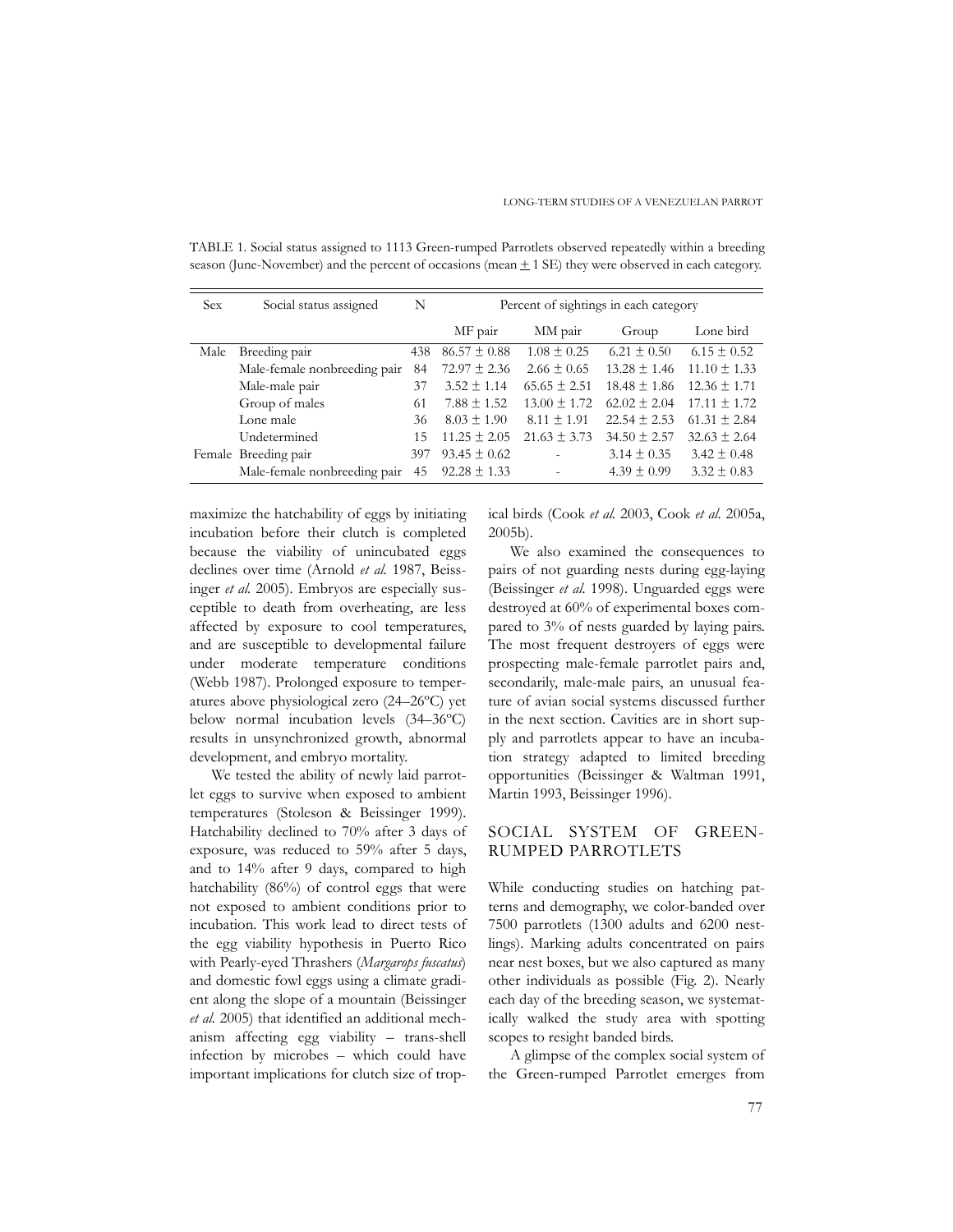1113 parrotlets that we resighted  $\geq$  5 times during a breeding season (Table 1). Male Green-rumped Parrotlets were seen in five social groupings: breeding male-female pairs, male-female pairs that did not breed on the study area, male-male pairs, lone males, and groups of males (3–15 birds). In most years, the number of nonbreeding males resighted equaled or exceeded the number of breeding males in the population (Fig. 2); in some years male nonbreeders outnumbered breeders 2:1. Females were almost never observed without an accompanying male. Most male-female pairs lay eggs, but up to one-quarter of the pairs did not secure a nest site and never appeared to reproduce (Fig. 2). While individuals did change social status between years, within a year we typically observed individuals repeatedly in one social status category (Table 1). We were unable to reliably assign social status to only 1.3% (15/1113) of parrotlets observed repeatedly.

Male-female pairs have strong fidelity and behave as a cohesive unit. Males accompany their mates closely throughout the entire breeding season, and arrive and depart the nest together (Waltman & Beissinger 1992). Males feed females most of their food from prior to egg-laying, when females gain large amounts of mass for egg-laying and sit in the nest cavity, through hatching, when females finally begin to lose mass (Curlee & Beissinger 1995). Pair bond fidelity is very high, as only 1–2% of pairs divorce within and between years ( $N = 877$  and 699 pairs, respectively). However, 75% of 738 marked pairs nested together for only one year due to mortality of a pair member as a result of a mean annual survival rate of 62% (Sandercock *et al.* 2000).

While Green-rumped Parrrotlet pairs are apparently monogamous, extra-pair paternity occurs (Melland 2000). Extra-pair fertilizations (EPFs) occurred in 7.7% of the young and 14.4% of the 160 families and 827 nestlings sampled by Melland (2000), identified on the basis of 10 polymorphic microsatellite loci that had 115 alleles. This moderate frequency of EPFs appears typical of tropical birds (Stutchbury & Morton 2001). Genotypes matched those of social females in all cases, which indicates that conspecific brood parasitism does not occur often in this species. Sixty percent of the broods that contained extra-pair young had multiple chicks sired by extra-pair males. Occurrence of EPFs did not differ by laying order, whether the nest was located in upland or lowland populations in the study area, or by month within the nesting season (Melland 2000).

Male-male pairs are perhaps the most unusual affiliation of nonbreeders. Male-male pairs were resighted irregularly throughout the nesting season but affiliate closely. They travel throughout the study area together, allopreen each other, and enter nest boxes together. Male-male pairs appear to comprise 10% of the nonbreeding males that we resighted repeatedly, but nonbreeding males were difficult to detect and follow. We have documented repeatedly 48 male-male pairs. Male-male pairs were typically young individuals of  $\leq 1$  (79%) or 1–2 (16%) years of age. Only 6% were composed of siblings, although we did not know the relatedness of half of the pairs. Male-male pairs were seen together for up to a year, but most affiliations lasted only two months. Most pairs split when one male obtained a female (63%) or when one died (19%). However, 12% of the male-male pairs terminated when one member began affiliating with a new male.

Nonbreeding males also occur in groups or gangs that may harass prospecting and egglaying pairs near nest sites. Such events are uncommon but can last 1–5 days. Groups of up to a dozen nonbreeding males also form at nests where a female's mate has died. Here they compete and fight for the opportunity to pair with the widowed female, and may guard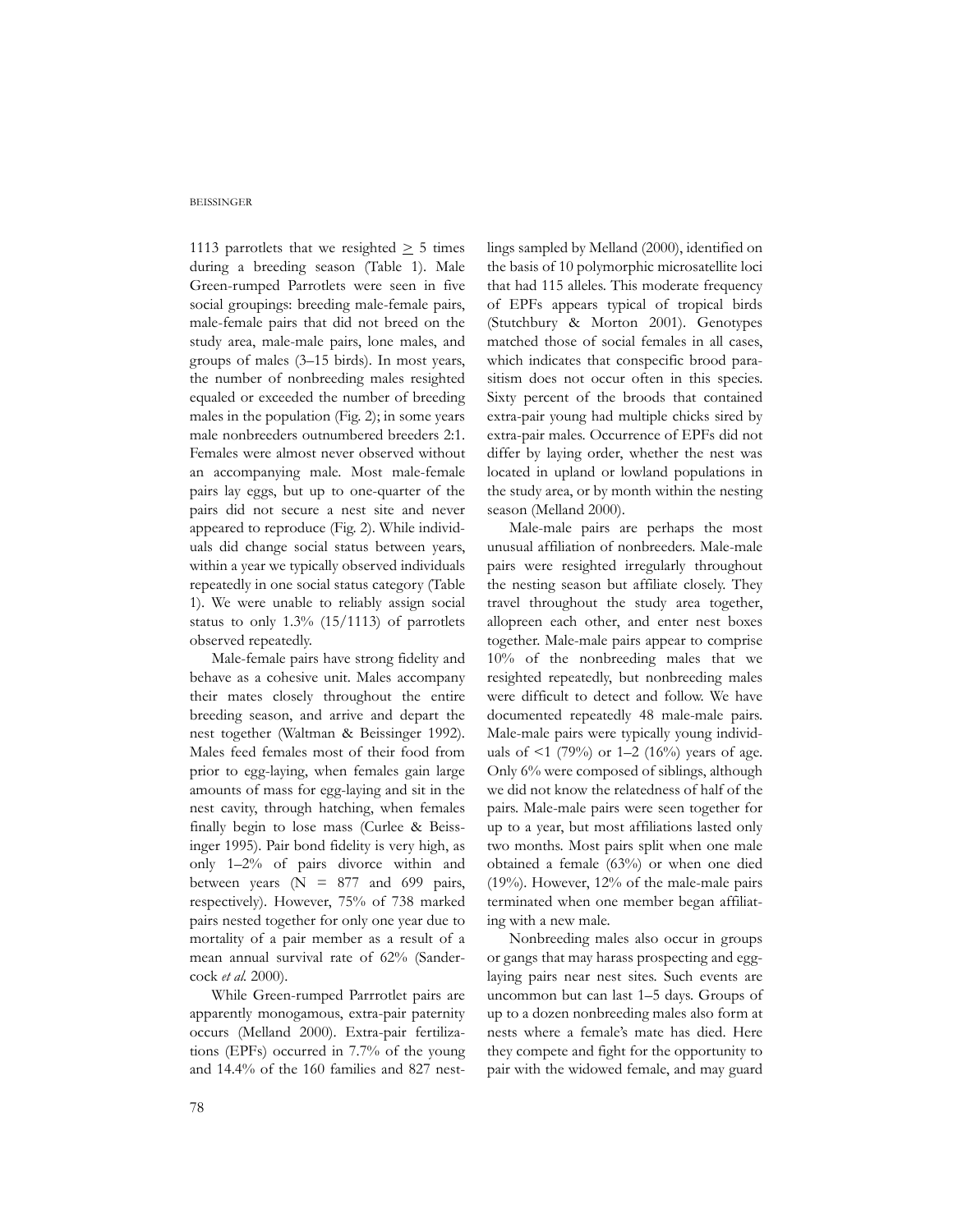LONG-TERM STUDIES OF A VENEZUELAN PARROT



FIG. 3. Aerial photograph of the study area taken during March 1998 showing the location of nest boxes, and the upland and lowland populations.

and feed her young, or commit infanticide (Waltman & Beissinger 1992). Composition of groups appears to be fluid and membership determined by the home range or population of a nonbreeding individual.

# SMALL-SCALE STRUCTURING OF PARROTLET POPULATIONS AND EFFECTS ON THE ONSET OF BREEDING

Tropical ecosystems differ from temperate ecosystems in that they support a greater amount of biodiversity that persists at lower densities, possibly as a result of a higher degree of spatial heterogeneity of resources. The effect of spatial heterogeneity on the life histories of tropical vertebrates has rarely

been investigated and requires long-term study.

Our study area consists of two sites 600 m apart that differ in elevation by 1–2 m and in soil type, but not in rainfall or air temperature (Fig. 3). This slight difference in elevation and soil type results in remarkably different flooding regimes and vegetation that appear to be typical of this region (Troth 1978, Sarmiento 1984). There is an "upland" site dominated by grasslands interspersed with a mosaic of shrubs, woodlands without extensive canopies, and lightly grazed pastures (medano vegetation type). It occurs on sandy soils and retains standing water in few locations. The "lowland" site is about 1–2 m lower in elevation, but is composed of clay soils that hold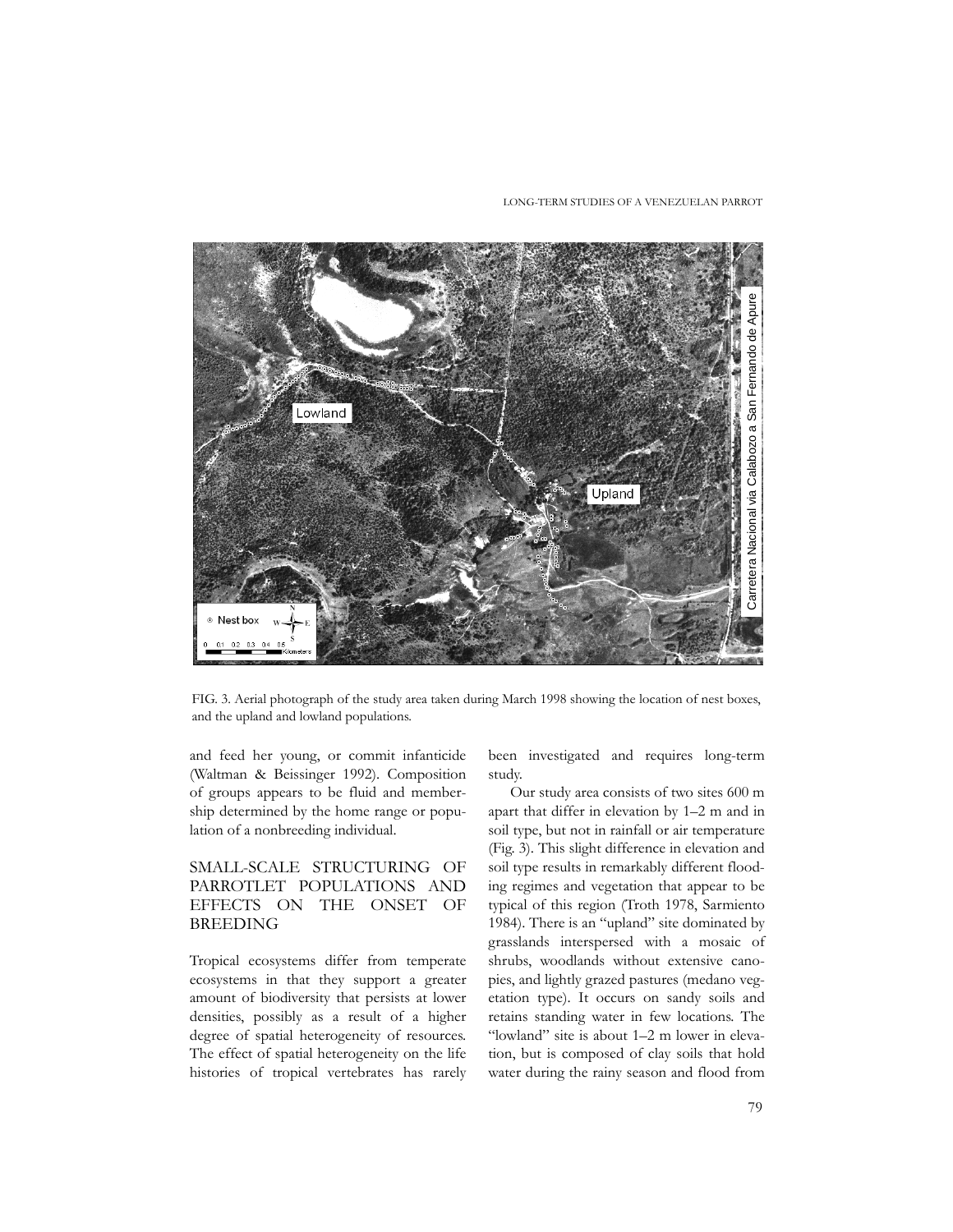

FIG. 4. Percent of adults (> 1 year of age) that were resighted in the population where they first settled (stay) or that later moved later to the other population (moved).

a few cm to 1 m deep in some spots. The lowland site consists of: (1) "bajio" vegetation composed of a mosaic of fewer patches of grasslands and more patches of open palm savannas and open-canopy forests, and (2) "estero" vegetation that is seasonally flooded with water up to one meter deep and few trees.

Despite the proximity of these two sites, they function as distinct breeding populations connected as part of a metapopulation because adult parrotlets exhibit very high site fidelity. Only 24 of 799 females (3.0%) and 75 of 1516 males (4.7%) have bred at both sites. Furthermore, very few adults (birds > 1 year of age) have been resighted in both populations (Fig. 4). Elsewhere, we have shown that median inter-year movements of adults are < 250 m, regardless of breeding status (Sandercock *et al.* 2000). Nevertheless, the upland and lowland sites regularly exchange dispersing juveniles; 25% of 1092 juveniles recruited into the study area dispersed from one population to the other.

We have found that small-scale spatial het-



FIG. 5. Spatial heterogeneity in the onset of laying in representative years of low (dry) and high (wet) annual rainfall for the upland (solid line) and lowland (dotted line) populations. Number of nests (upland/ lowland) and the results of Kolmogorov-Smirnov tests for differences between distributions are given (ns indicates  $P > 0.05$ ,  $*$  indicates  $P < 0.05$ ,  $**$  indicates  $P < 0.01$ ).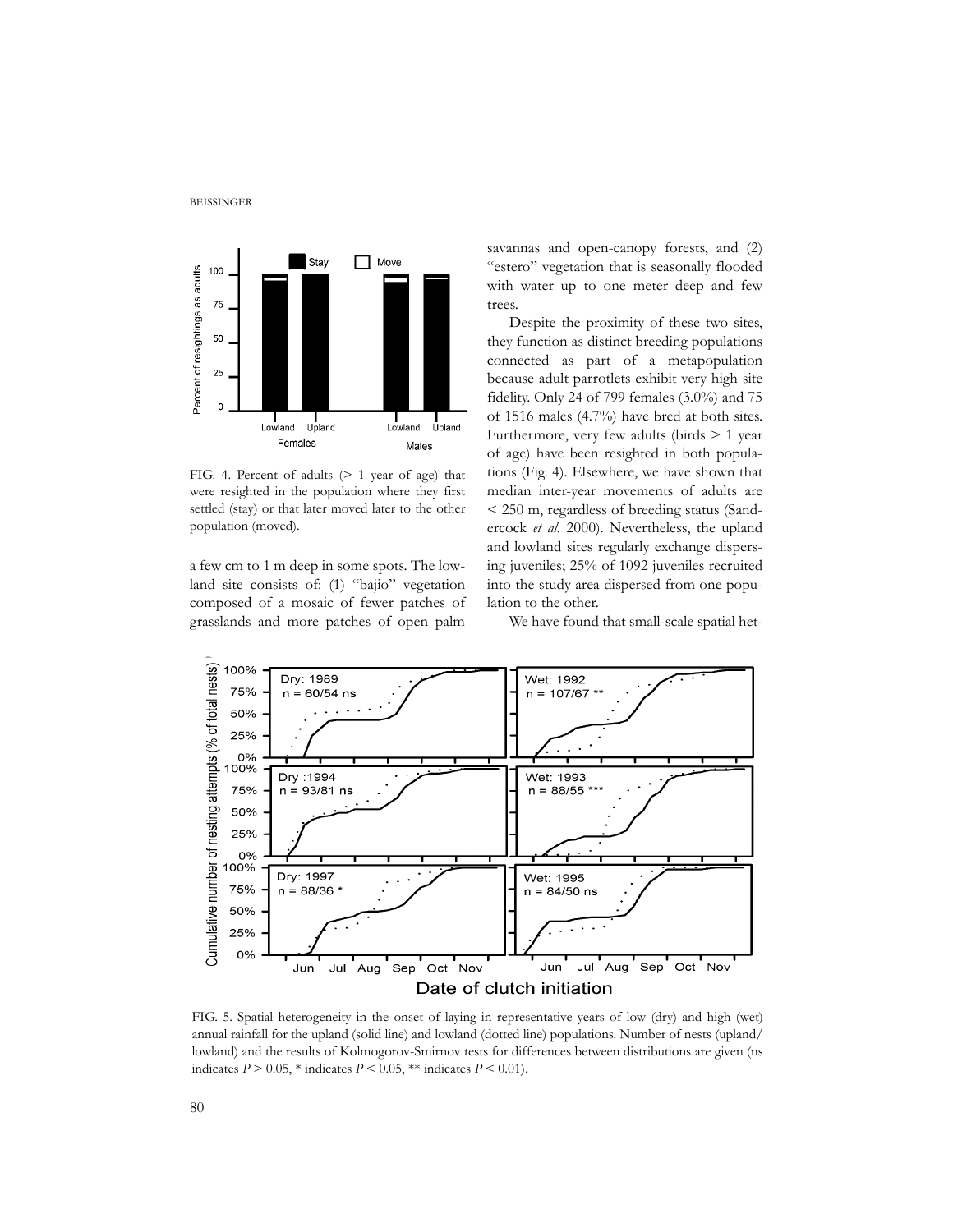erogeneity plays an important role in the onset of nesting in parrotlets. The slight differences in elevation and vegetation between the upland and lowland populations can result in significant differences in the onset of nesting (Fig. 5), which coincides with the beginning of the rainy season. Parrotlets nested in two phases, which resulted in cumulative distributions of initiation dates that resemble step functions. Birds nesting in the second half of the breeding season included older individuals that were producing a second brood, and both young and old birds that had formed new pairs and were nesting for the first time that year. Total annual rainfall has ranged from relatively dry (1018 mm) to very wet (1995 mm) years. In years of heavy rainfall (Fig. 5), the onset of laying at the lowland site was significantly delayed (Kolmogorov-Smirnov test,  $P \leq 0.05$ ), and the first quartile of nest initiations at the lowland site occurred 6–8 weeks later than the upland site. In years of low rainfall (e.g., 1994 and 1997), however, there was little difference in the timing of laying between the two sites (Fig. 5). Investigations have documented spatial heterogeneity in the onset of breeding among vertebrate populations, but often these populations were orders of magnitude farther apart than in our sites and experienced different climatic regimes (Adler 1994, Young 1994, Blondel 1999, Moore *et al.* 2005).

### **CONCLUSIONS**

Long-term study of the behavior and demography of Green-rumped Parrotlets has produced a number of important advances for our understanding of tropical birds. The continuous study of annual and individual variation has allowed us to uncover a complex social system, microgeographic structuring of populations, and large annual and spatial variation in the onset of nesting. Studies of long duration are critical to understand

the factors that shape the ecology of birds in tropical environments and will become especially important as we seek to understand the effects of climate change on tropical birds.

#### ACKNOWLEDGMENTS

Tomas Blohm the owner of Hato Masaguaral has kindly permitted us to work and live on his ranch, and has actively fought to conserve the llanos. To him I dedicate this paper. A long-term study is the work of a team, and students, collaborators, and field assistants from six countries are responsible for the successes we have achieved. Carlos Bosque helped with all phases of logistics and collaborations, and Jose Gregorio Acosta of Hato Masaguaral has facilitated our work there. Karl Berg, Dave Casagrande, Peyton Curlee, Bret Elderd, Letitia Grenier, Rebecca Melland, Andreina Pacheco, Jen Sheridan, Rodney Siegel, Scott Stoleson, and Jim Waltman gathered data as part of their graduate degrees. Tim Bonebrake, Catherine Dana, Maike Lopera, and Patti Szcys worked on undergraduate projects. Amber Budden, Brett Sandercock, Sophie Veran, and Javier Vinuela were postdoctoral associates. Thanks to field assistants who worked for multiple years including Sarah Campbell, Rebecca Miller, Juan Carlos Otezyza, and Jen Van Gelder, and to the many others who worked for one season that are too numerous to list here. Gene Morton first encouraged me to study parrotlets and helped me to start working in Venezuela. The Sociedad Conservacionista Audubon de Venezuela assisted with transportation logistics. Financial support was received from the National Science Foundation, Smithsonian Institution, the National Geographic Society, the Museum of Vertebrate Zoology, and the University of California. Finally I thank the organizing committee of the VIII Congreso de Ornithología Neotropical for the honor of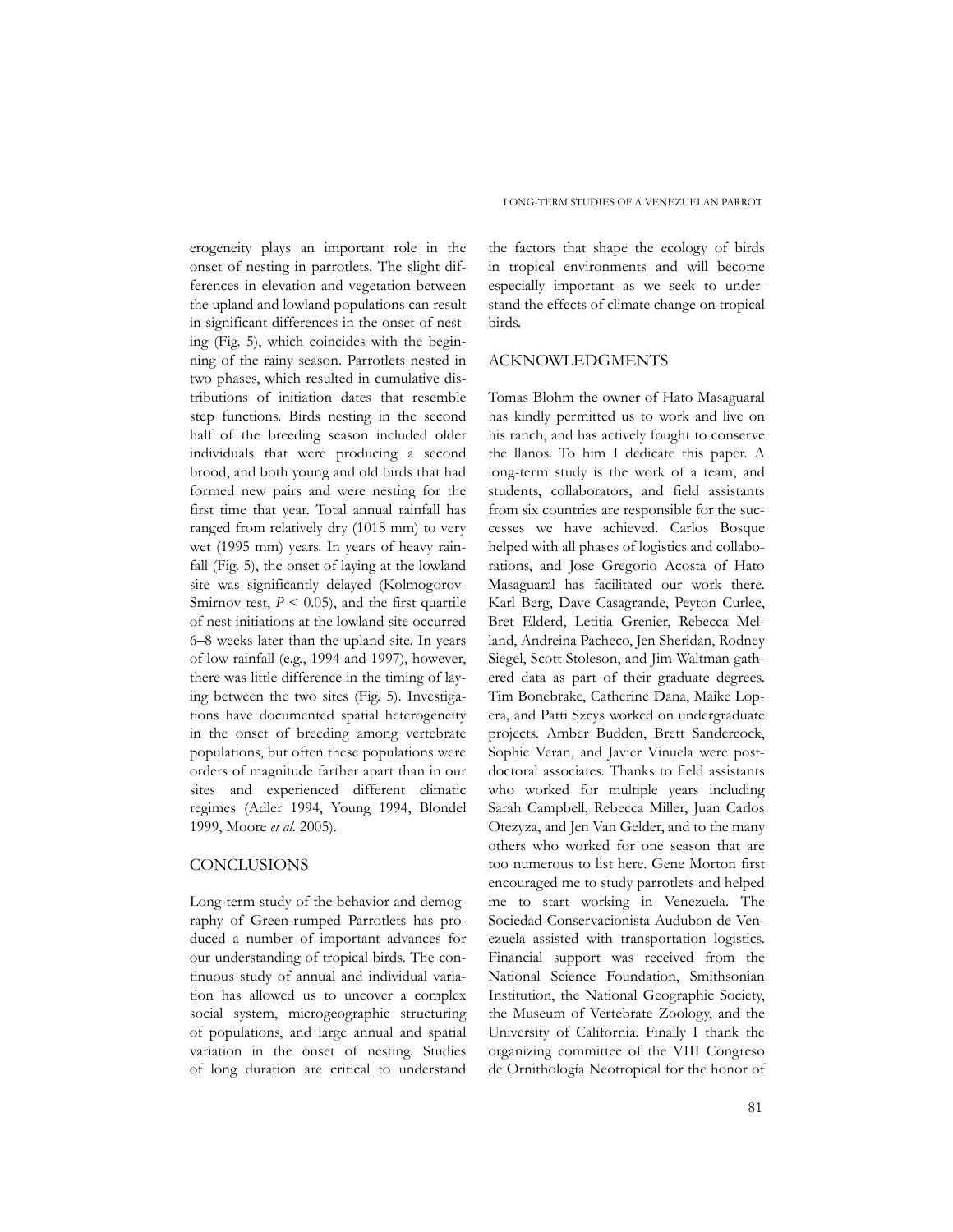giving this plenary talk in Venezuela and to my Venezuelan friends for their support over the years.

#### REFERENCES

- Adler, G. H. 1994. Tropical forest fragmentation and isolation promote asynchrony among population of a frugivorous rodent. J. Anim. Ecol. 63: 903–911.
- Arnold, T. W., F. C. Rohwer, & T. Armstrong. 1987. Egg viability, nest predation, and the adaptive significance of clutch size in Prairie Ducks. Am. Nat. 130: 643–653.
- Beissinger, S. R. 1990a. Alternative foods of a diet specialist, the Snail Kite. Auk 107: 327–333.
- Beissinger, S. R. 1990b. Experimental brood manipulations and the monoparental threshold in Snail Kites. Am. Nat. 136: 20–38.
- Beissinger, S. R. 1996. On the limited breeding opportunities hypothesis for avian clutch size. Am. Nat. 147: 655–658.
- Beissinger, S. R., & E. H. Bucher. 1992a. Can parrots be conserved through sustainable harvesting? BioScience. 48: 120–125.
- Beissinger, S. R., & E. H. Bucher. 1992b. Sustainable harvesting of parrots for conservation. Pp. 73–115 *in* Beissinger, S. R., & N. R. R. Snyder (eds.). New World parrots in crisis: solutions from conservation biology. Smithsonian Institute Press, Washington, D.C.
- Beissinger, S. R., & N. F. R. Snyder. 1992. New World parrots in crisis: solutions from conservation biology. Smithsonian Institution Press, Washington, D.C.
- Beissinger, S. R., & J. R. Waltman. 1991. Extraordinary clutch size and hatching asynchrony of a Neotropical parrot. Auk 108: 863–871.
- Beissinger, S. R., B. T. Thomas, & S. D. Strahl. 1988. Vocalizations, food habits, and nesting biology of the Slender-billed Kite with comparisons to the Snail Kite. Wilson Bull. 100: 604– 616.
- Beissinger, S. R., S. Tygielski, & B. Elderd. 1998. Social constraints on the onset of incubation in a Neotropical parrot: a nest box addition experiment. Anim. Behav. 55: 21–32.
- Beissinger, S. R., M. I. Cook, & W. J. Arendt. 2005.

The "shelf life" of bird eggs: testing egg viability using a tropical climate gradient. Ecology 86: 2164–2175.

- Blondel, J. 1999. Selection-based biodiversity at a small spatial scale in a low dispersing insular bird. Science 285: 1399–1402.
- Budden, A. E., & S. R. Beissinger. 2004. Against the odds? Nestling sex ratio variation in greenrumped parrotlets. Behav. Ecol. 15: 607–613.
- Clark, A. B., & D. S. Wilson. 1981. Avian breeding adaptations: hatching asynchrony, brood reduction, and nest failure. Quart. Rev. Biol. 56: 253– 277.
- Cook, M. I., S. R. Beissinger, G. A. Toranzos, R. A. Rodriguez, & W. J. Arendt. 2003. Trans-shell infection by pathogenic micro-organisms reduces the shelf life of non-incubated bird's eggs: a constraint on the onset of incubation? Proc. R. Soc. Lond. B Biol. Sci. 270: 2233– 2240.
- Cook, M. I., S. R. Beissinger, G. A. Toranzos, & W. J. Arendt. 2005a. Incubation reduces microbial growth on eggshells and the opportunity for trans-shell infection. Ecol. Lett. 8: 532–537.
- Cook, M. I., S. R. Beissinger, G. A. Toranzos, R. A. Rodriguez, & W. J. Arendt. 2005b. Microbial infection affects egg viability and incubation behavior in a tropical passerine. Behav. Ecol. 16: 30–36.
- Curlee, A. P., & S. R. Beissinger. 1995. Experimental analysis of mass change in female greenrumped parrotlets (*Forpus passerinus*): the role of male cooperation. Behav. Ecol. 6: 192–198.
- Forshaw, J. M. 1989. Parrots of the world. 3<sup>rd</sup> ed.. Landsdown Press, Sydney, Australia.
- Grant, P. R. 1986. Ecology and evolution of Darwin's finches. Princeton Unive. Press, Princeton, New Jersey.
- Greenberg, R., & J. Gradwohl. 1985. A comparative study of the social organization of antwrens on Barro Colorado Island, Panama. Ornithol. Monogr. 36: 845–855.
- Martin, T. E. 1993. Evolutionary determinants of clutch size in cavity-nesting birds: nest predation or limited breeding opportunities? Am. Nat. 142: 937–946.
- McDonald, D. B. 1993. Demographic consequences of sexual selection in the Long-tailed Manakin. Behav. Ecol. 4: 297–309.